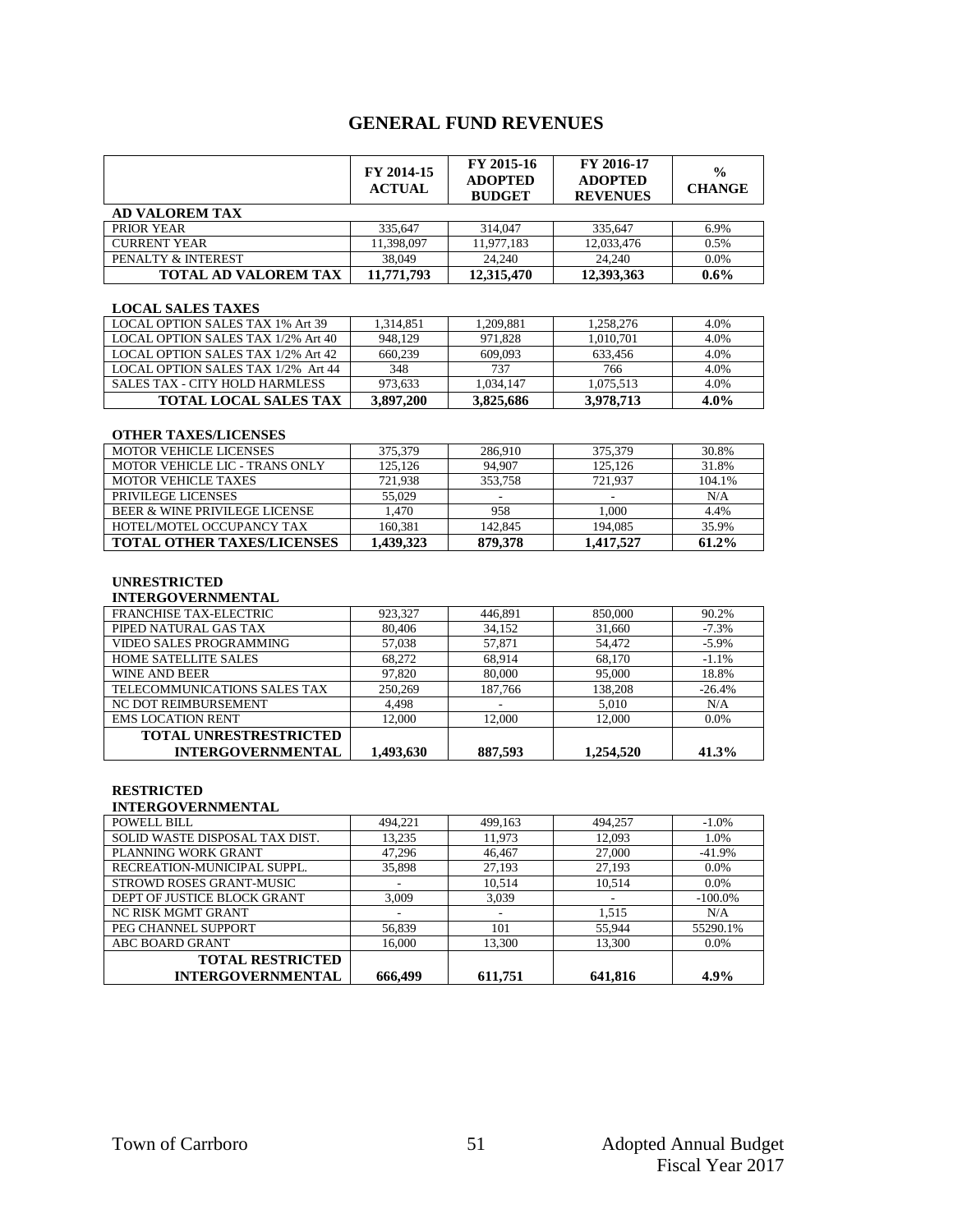|                                     | FY 2014-15<br><b>ACTUAL</b> | FY 2015-16<br><b>ADOPTED</b><br><b>BUDGET</b> | FY 2016-17<br><b>ADOPTED</b><br><b>REVENUES</b> | $\frac{0}{0}$<br><b>CHANGE</b> |
|-------------------------------------|-----------------------------|-----------------------------------------------|-------------------------------------------------|--------------------------------|
| <b>FEES AND PERMITS</b>             |                             |                                               |                                                 |                                |
| <b>RETURNED CHECK FEE</b>           | 103                         | 25                                            | 25                                              | 0.0%                           |
| <b>TOWER REVENUE</b>                | 139.909                     | 134.038                                       | 135.378                                         | 1.0%                           |
| PRIVILEGE LICENSE, LATE FEE         | 1,266                       |                                               |                                                 | N/A                            |
| COURT COST OFFICER FEES             | 3.198                       | 2.370                                         | 2.394                                           | 1.0%                           |
| PARKING VIOLATIONS                  | 3,735                       | 2.778                                         | 2.805                                           | 1.0%                           |
| <b>SCHOOL TRAFFIC CONTROL</b>       | 10.000                      | 10,000                                        | 10.000                                          | 0.0%                           |
| <b>CHCCS - SRO CONTRACT</b>         | 127,605                     | 110,852                                       | 110,852                                         | 0.0%                           |
| <b>ANIMAL VIOLATIONS</b>            | 10,092                      | 5,964                                         | 5,964                                           | 0.0%                           |
| <b>FIRE DIST. FEES</b>              | 516,460                     | 540,270                                       | 540,270                                         | 0.0%                           |
| <b>CAR SEAT SALES</b>               | 1.175                       | 695                                           | 695                                             | 0.0%                           |
| <b>FALSE ALARM FEES</b>             |                             |                                               | 275                                             | N/A                            |
| <b>FIRE PERMIT FEES</b>             | 4,592                       | 4.828                                         | 5,000                                           | 3.6%                           |
| <b>RE-INSPECTION FEE</b>            | $\bar{\phantom{a}}$         |                                               | 1.500                                           | N/A                            |
| <b>REPORTS</b>                      | 65                          | 71                                            | 100                                             | 40.3%                          |
| <b>SIGN PERMITS</b>                 | 1.250                       | 984                                           | 900                                             | $-8.5%$                        |
| <b>ENGINEERING FEE</b>              | 28.783                      | 18.190                                        | 18.554                                          | 2.0%                           |
| <b>DEV REVIEW FEE</b>               | 30.668                      | 33.169                                        | 33.832                                          | 2.0%                           |
| TECHNICAL REVIEW-FUTURE EOPMT       | 13,860                      | 14.130                                        | 14,413                                          | 2.0%                           |
| <b>BUILDING PERMITS</b>             | 79,708                      | 74.544                                        | 76.035                                          | 2.0%                           |
| <b>ELECTRIC PERMITS</b>             | 80.189                      | 78,707                                        | 80,281                                          | 2.0%                           |
| <b>MECH. PERMITS</b>                | 67.385                      | 66.017                                        | 67.337                                          | 2.0%                           |
| <b>RE-INSPECTION FEE</b>            | 1.425                       | 1.818                                         | 1.854                                           | 2.0%                           |
| <b>PLUMBING</b>                     | 56,960                      | 49,630                                        | 50.623                                          | 2.0%                           |
| HOMEOWNERS RECOVER FEES             | 161                         | 165                                           | 168                                             | 2.0%                           |
| <b>RECYCLING FEES</b>               | 2,783                       | 7,359                                         | 7.506                                           | 2.0%                           |
| STOCKING FEE                        | 1,581                       | 1.088                                         | 1.110                                           | 2.0%                           |
| <b>STREET CUTS</b>                  | 410                         | 414                                           | 422                                             | 2.0%                           |
| <b>ENCROACHMENT FEE</b>             | 2,750                       | 1,768                                         | 1,803                                           | 2.0%                           |
| <b>STREET SIGNS</b>                 | 280                         | 283                                           | 288                                             | 2.0%                           |
| <b>DRIVEWAY PERMIT FEES</b>         | 1,300                       | 1.091                                         | 1.113                                           | 2.0%                           |
| <b>STREET CLOSING</b>               | 5.700                       | 5.419                                         | 5.527                                           | 2.0%                           |
| <b>REFUSE COLLECTION FEES</b>       | 1,216                       | 999                                           | 1.019                                           | 2.0%                           |
| <b>REFUSE COLLECTION - DUMPSTER</b> | 66,250                      | 65,736                                        | 67,051                                          | 2.0%                           |
| <b>TOTAL FEES &amp; PERMITS</b>     | 1,260,861                   | 1,233,402                                     | 1,245,095                                       | $0.9\%$                        |

### **SALES & SERVICES**

| <b>TOTAL SALES &amp; SERVICES</b>     | 274.349  | 263,790  | 259,596  | $-1.6\%$  |
|---------------------------------------|----------|----------|----------|-----------|
| <b>DISCOUNT - TOWN CENTER FEES</b>    | (9.384)  | (11,504) | (11,619) | 1.0%      |
| <b>TOWN CENTER FEES</b>               | 89,210   | 89,385   | 86,524   | $-3.2%$   |
| FILM                                  | 2.473    | 3.846    | 2,771    | $-28.0\%$ |
| <b>SALES-MERCH &amp; CONCESSIONS-</b> |          |          |          |           |
| HALLO                                 | 193      | 386      | 376      | $-2.6%$   |
| <b>SALES-MERCH &amp; CONCESSIONS-</b> |          |          |          |           |
| <b>JULY</b>                           | 506      | 440      | 305      | $-30.7\%$ |
| <b>SALES-MERCH &amp; CONCESSIONS-</b> |          |          |          |           |
| <b>POETRY</b>                         |          | 58       | 60       | 3.4%      |
| <b>SALES-MERCH &amp; CONCESSIONS-</b> |          |          |          |           |
| <b>MUSIC</b>                          | 1.150    | 1.125    | 1.125    | $0.0\%$   |
| <b>SALES-MERCH &amp; CONCESSIONS-</b> |          |          |          |           |
| <b>DISCOUNT -RECREATION FEES</b>      | (10,020) | (8, 168) | (8,168)  | 0.0%      |
| <b>RECREATION FEES</b>                | 200.222  | 188.222  | 188,222  | 0.0%      |

## **INVESTMENT EARNINGS** -

| пуративні вакнічно      |      |      |       |      |
|-------------------------|------|------|-------|------|
| <b>INTEREST EARNED</b>  | .992 | .078 | . 110 | 3.0% |
| <b>TOTAL INVESTMENT</b> |      |      |       |      |
| <b>EARNINGS</b>         | .992 | .078 | l.110 | 3.0% |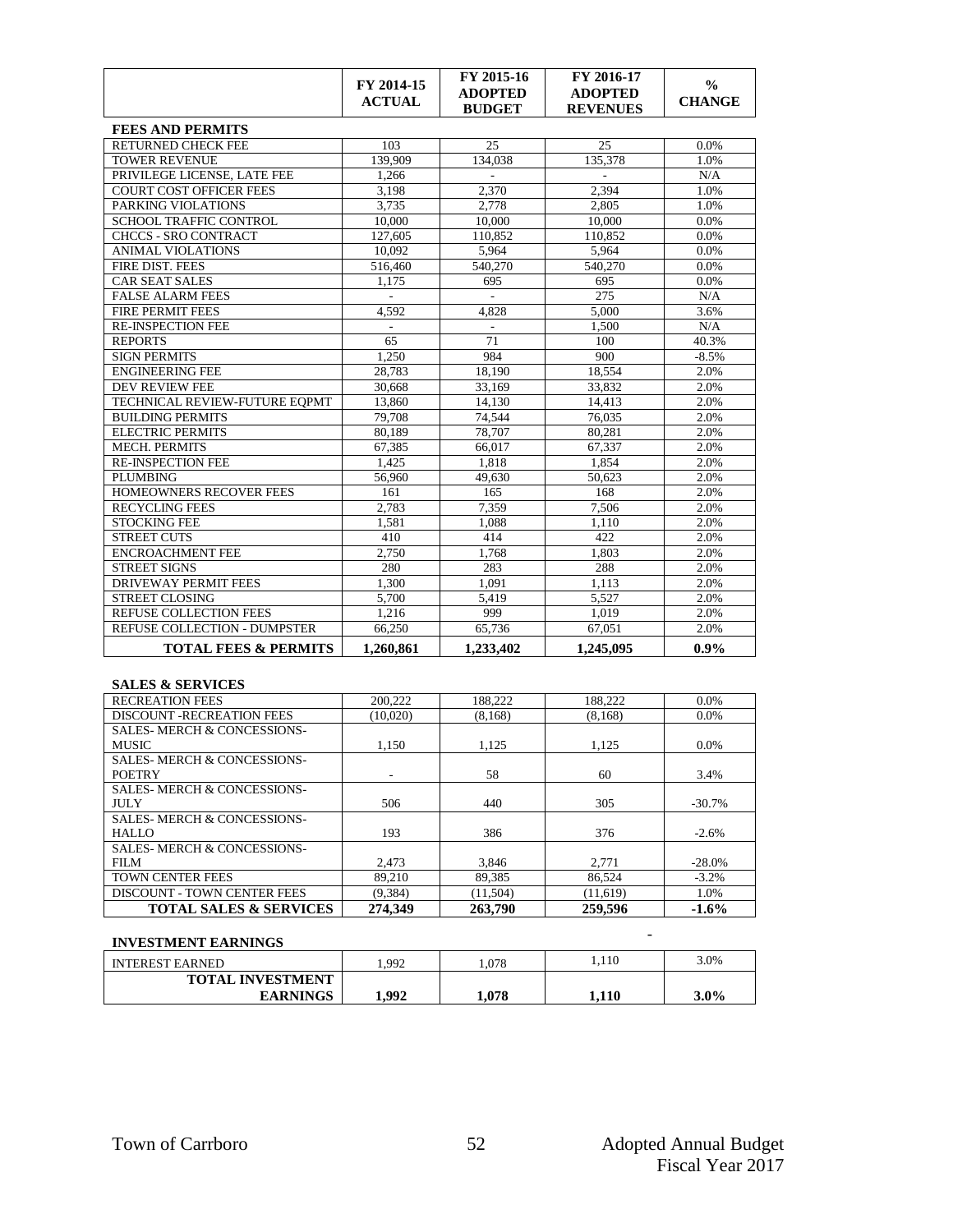|                                                       | FY 2014-15<br><b>ACTUAL</b> | FY 2015-16<br><b>ADOPTED</b><br><b>BUDGET</b> | FY 2016-17<br><b>ADOPTED</b><br><b>REVENUES</b> | $\frac{0}{0}$<br><b>CHANGE</b> |
|-------------------------------------------------------|-----------------------------|-----------------------------------------------|-------------------------------------------------|--------------------------------|
| <b>OTHER REVENUES</b>                                 |                             |                                               |                                                 |                                |
| <b>RENT-FARMER'S MKT</b>                              | 2,370                       | 2.370                                         | 2,370                                           | 0.0%                           |
| <b>ATM FEES</b>                                       | 970                         | 388                                           | 1.662                                           | 328.4%                         |
| <b>PARKING CONTRIBUTION - CTDA</b>                    | 30,000                      | $\sim$                                        | $\overline{a}$                                  | N/A                            |
| <b>CTDA PPROGRAM SUPPORT</b>                          |                             | $\overline{\phantom{a}}$                      | 26,842                                          | N/A                            |
| <b>MISCELLANEOUS</b>                                  | 191                         | 193                                           | 978                                             | 406.8%                         |
| <b>SALES OF CEMETERY LOTS</b>                         | 16.550                      | 12.145                                        | 12.145                                          | 0.0%                           |
| <b>SALE/FIXED ASSETS</b>                              | 47.412                      | 49,756                                        | 30,000                                          | $-39.7%$                       |
| SALE/NON-FIXED ASSETS<br>RENTAL INCOME - CSFP UNDER 6 | 1,851<br>1,200              | $\sim$<br>1.200                               | $\mathbf{r}$<br>1,500                           | N/A<br>25.0%                   |
|                                                       |                             |                                               |                                                 | N/A                            |
| RENTAL INCOME - FLEET FEET                            | 23,111                      |                                               |                                                 |                                |
| RENTAL INCOME - CARRBORO COMM<br><b>SOLAR</b>         | 20                          | 20                                            | 20                                              | 0.0%                           |
| DONATIONS - CD & MEMORABILIA                          | 2.815                       | 3.000                                         | 3,000                                           | 0.0%                           |
| <b>MICELLANEOUS - ECD</b>                             | $\equiv$                    |                                               | $\blacksquare$                                  | N/A                            |
| <b>MISCELLANEOUS - TOWN MANAGER</b>                   |                             |                                               |                                                 | N/A                            |
| MISCELLANEOUS - FINANCE                               | 4,816                       | 2,835                                         | 2,835                                           | 0.0%                           |
| <b>SEIZURE REVENUE-STATE</b>                          | 2.146                       |                                               |                                                 | N/A                            |
| PRECIOUS METAL DEALER FEE                             | $\blacksquare$              | $\overline{\phantom{a}}$                      | 200                                             | N/A                            |
| POLICE MISCCELLANEOUS                                 | 3.686                       | 2.656                                         | 2,511                                           | $-5.5%$                        |
| <b>FIRE MISC ELLANEOUS</b>                            | 1.529                       | 12,680                                        | 1,125                                           | $-91.1%$                       |
| MISCELLANEOUS-PW                                      | 2,566                       | 1,014                                         | 2,302                                           | 127.0%                         |
| <b>REFUSE CART SALES</b>                              | 3,710                       | 3,230                                         | 3,262                                           | 1.0%                           |
| YARD WASTE CONTAINERS                                 | 3,527                       | 2,433                                         | 2,457                                           | 1.0%                           |
| <b>MISCELLANEOUS R &amp; P</b>                        | 73                          | 43                                            | 1.172                                           | 2597.7%                        |
| <b>DONATIONS</b>                                      | $\overline{a}$              | $\mathbf{r}$                                  | 343                                             | N/A                            |
| <b>DONATIONS - CARRBORO DAY</b>                       | 480                         | 141                                           | $\blacksquare$                                  | N/A                            |
| <b>DONATIONS - MUSIC FESTIVAL</b>                     | 23.989                      | 23.989                                        | 34,989                                          | 45.9%                          |
| DONATIONS-POETRY FESTIVAL                             | 1.060                       | 1.060                                         | 3,060                                           | 188.7%                         |
| <b>DONATIONS - JULY 4TH</b>                           | 760                         | $\mathbb{L}$                                  |                                                 | N/A                            |
| <b>DONATIONS - FILM FESTIVAL</b>                      | 9.546                       | 9.546                                         | 18,746                                          | 96.4%                          |
| <b>DONATIONS ARTS COMMITTEE</b>                       | 104                         | 75                                            | 75                                              | 1.0%                           |
| <b>OPEN STREETS</b>                                   | 2,068                       | 2,089                                         | 2,110                                           | 1.0%                           |
| PLANNING MISC.                                        | 106                         | 46                                            | 47                                              | 1.0%                           |
| <b>TOTAL OTHER REVENUES</b>                           | 186,657                     | 131,459                                       | 153,751                                         | 17.0%                          |

### **OTHER FINANCING SOURCES**

| <b>INSTALLMENT FINANCING PROCEEDS</b> | 717,102 | 621,180   | 411.306 | $-33.8\%$  |
|---------------------------------------|---------|-----------|---------|------------|
| FUND BALANCE APPROPRIATED             |         | 624.916   | 275,559 | $-55.9\%$  |
| <b>TRANSFER FR CAP RESERVE FUND</b>   | 176,945 | 176,945   |         | $-100.0\%$ |
| <b>TOTAL OTHER FINANCING</b>          |         |           |         | $-51.7\%$  |
| <b>SERVICES</b>                       | 894,047 | 1,423,041 | 686,865 |            |
|                                       |         |           |         |            |
|                                       |         |           |         |            |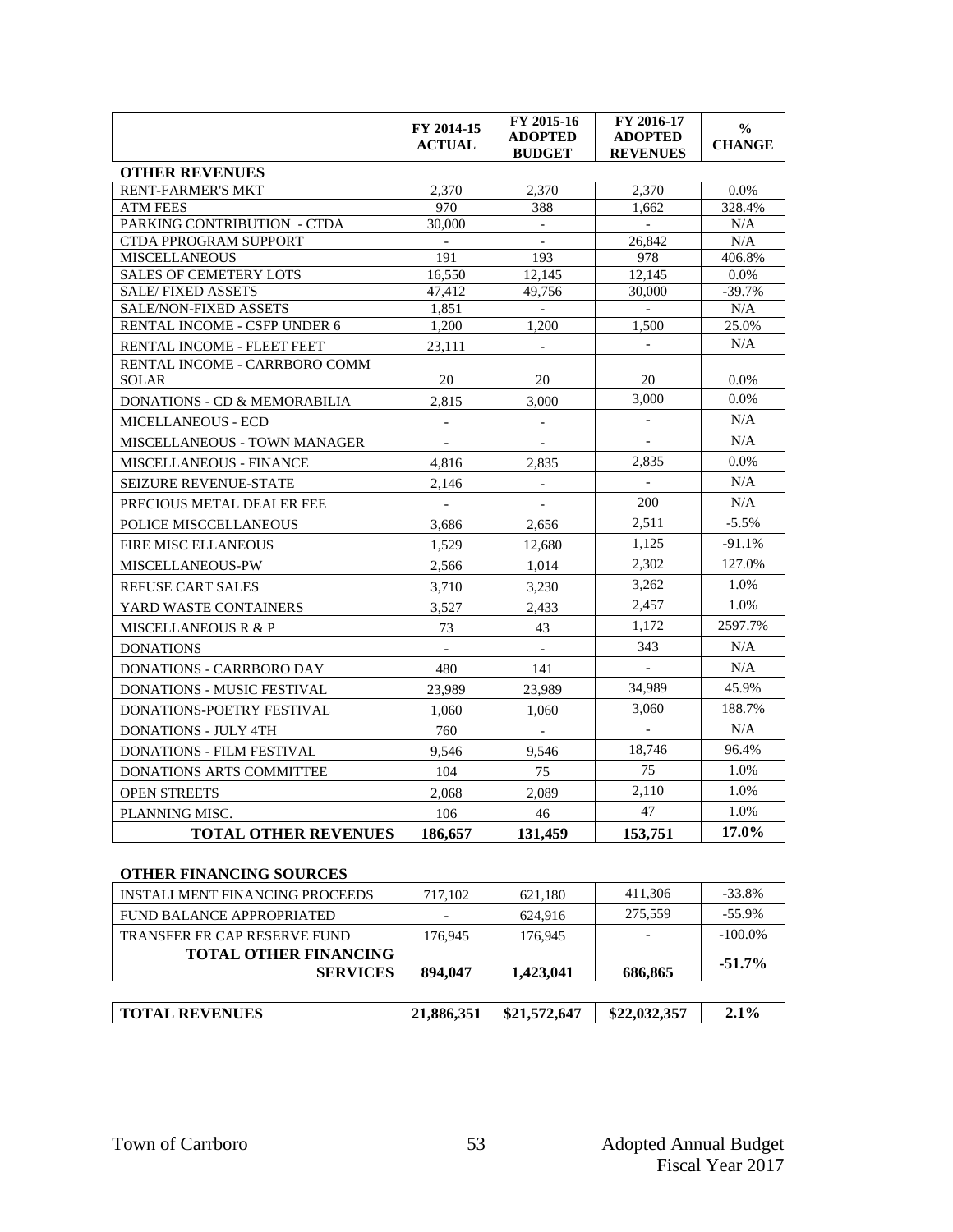# **GENERAL FUND REVENUE DESCRIPTIONS**

The following information briefly explains the major sources of revenue for the Town of Carrboro in the FY 2016-17 Budget.

## **AD VALOREM TAXES**

The largest single source of revenue to municipalities in North Carolina is the Ad Valorem revenue which represents a tax paid by those owning property within the municipality. Ad Valorem Taxes or property tax income includes real property, motor vehicle and business personal property taxes. The General Assembly has approved various higher exemptions for senior citizens aged 65 or older and for citizens, including veterans, who are 100% disabled and subsist on a specified household income.

### **LOCAL SALES TAXES**

The State collects and distributes the proceeds from the local levied tax on retail sales consisting of a 1% sales tax (Article 39); and three ½% sales tax (Articles 40, 42 & 44). The Article 44 sales tax was implemented in 2002. Food is exempted from this tax. In exchange for Article 44, the General Assembly repealed local government reimbursements for inventory tax, intangibles tax, tax on food stamp purchases, and homestead exemption. In 2007, the General Assembly passed legislation to have the State assume county Medicaid costs and eliminate the Article 44 local sales tax. Effective October 1, 2008, the state took over one quarter cent of the Article 44 local options sales tax and effective October 1, 2009, the state took over the remaining one-quarter cent of that local tax. The legislation provides for municipalities to be completely reimbursed for the loss of their share of these tax revenues, including growth. The first one-quarter cent was replaced by a payment equal to 50% of the amount each municipality receives from the Article 40 local sales tax and the second one-quarter cent will be replaced by a payment equal to 25% of the amount each municipality receives for the Article 39 local sales tax.

Funds for the hold harmless payment to municipalities come from the counties' share of sales tax revenues. There is no expiration date on the hold harmless payments. The legislation also changes the distribution for the Article 42 local option sales tax from per capita to point of delivery distribution. A hold harmless provision ensures that this change will not affect municipal distributions.

### **OTHER TAXES AND LICENSES**

This category of revenue is comprised of motor vehicle licenses, privilege licenses, and the Time-Warner Franchise.

*Privilege Licenses* – The NC General Assembly eliminated Privilege Licenses as of July 1, 2015.

*Motor Vehicle License Tax* –The vehicle license tax is \$30 per car. The Town allocates \$5 of this motor vehicle license fee to offset costs paid by the Town for the transit partnership with Chapel Hill and UNC-Chapel Hill.

*Hotel and Motel Room Occupancy Tax* – The occupancy tax implemented in 2013 is 3% of the gross receipts derived from the rental of any room, lodging, or accommodation furnished by a hotel, motel, inn, tourist camp, or similar place within the Town that is subject to sales tax imposed by the State under G.G. 105-164.4(a)(3). The Town is required to distribute these receipts to the Carrboro Tourism Development Authority.

### **UNRESTRICTED INTERGOVERMENTAL REVENUE**

This category of revenue is primarily comprised of state-collected *local* revenues that are not directed to specific programs or services. This category of revenue was previously known as utility franchise tax.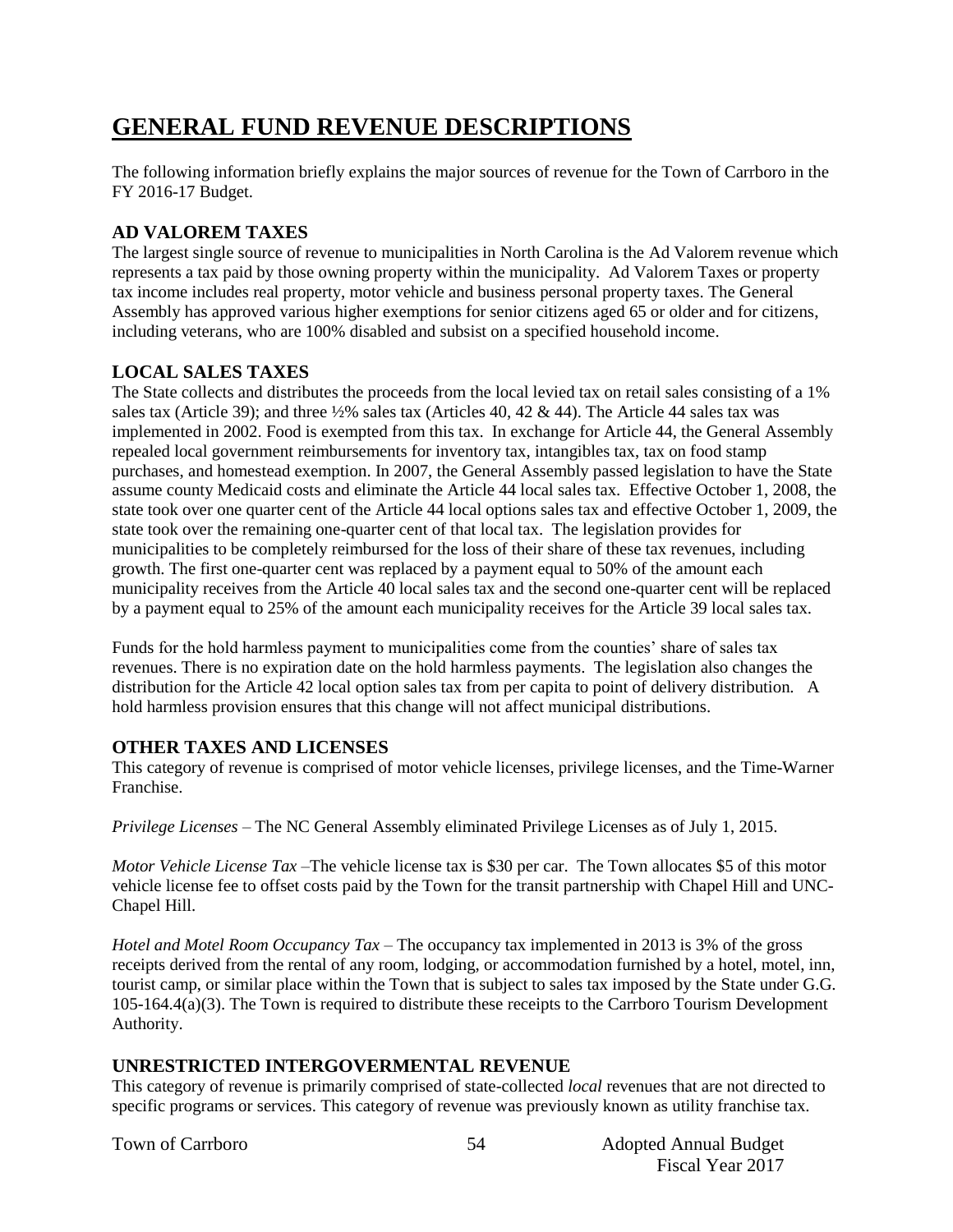*Local Video Programming Revenues*- Beginning January 1, 2007, local governments were no longer able to impose franchise taxes on video programming services. A sales tax on video programming services was added by the State that covered some of the same revenue received directly by local governments.

*Electricity Sales Tax* – As part of the tax reform legislation approved by the General Assembly in 2013, effective July 1, 2014, the general sales tax rate is applied to the sale of electricity. From the proceeds of that tax, 44 percent is allocated to be distributed to cities and towns. Each city receives a franchise tax share and an ad valorem share of these proceeds. The franchise tax share is equivalent to the electricity franchise tax distribution that each city received as its quarterly distribution in Fiscal Year 2013-14. If there is insufficient revenue to provide each municipality with the same distribution that it received in FY 2013-14, then every municipality's distribution will be reduced proportionally. If there is excess sales tax revenue after distributing every municipality's franchise tax share, then each municipality will receive an ad valorem share. The excess sales tax revenue will be distributed based on each city's ad valorem taxes levied as a percentage of all cities' ad valorem taxes levied [G.S. 105-164.44K].

*Piped Natural Gas Sales Tax* - As part of the tax reform legislation approved by the General Assembly in 2013, effective July 1, 2014, the general sales tax rate is applied to the sale of piped natural gas. From the proceeds of that tax, 20 percent is allocated to be distributed to cities and towns. Each city receives a franchise tax share and an ad valorem share of these proceeds. The franchise tax share is equivalent to the piped natural gas franchise tax distribution that each city received as its quarterly distribution in Fiscal Year 2013-14. If there is insufficient revenue to provide each municipality with the same distribution that it received in FY 2013-14, then every municipality's distribution will be reduced proportionally. If there is excess sales tax revenue after distributing every municipality's franchise tax share, then each municipality will receive an ad valorem share. The excess sales tax revenue will be distributed based on each city's ad valorem taxes levied as a percentage of all cities' ad valorem taxes levied [G.S. 105- 164.44L]. .

*Wine and Beer Tax* – provides for the distribution of state beer tax collections to local governmental units in which beer is legally sold. It further provides for taxes on unfortified wine and 22% of collections for taxes on fortified wine to local governmental units in which wine is legally sold. This revenue is distributed on a per capita basis.

*Telecommunication Sales Tax*- In 2001, the General Assembly replaced the utility franchise tax on local telephone service with a new sales tax on telecommunications.

### **RESTRICTED INTERGOVERNMENTAL REVENUE**

Restricted intergovernmental revenues represent state and federal grants or other local governmental revenues received for specific purposes by the Town, the largest of which is the recurring Powell Bill grant funds for street resurfacing.

*Powell Bill* – These grant revenues are generated from the State's gasoline tax and a percentage of this tax is returned to the municipality through a formula based on population and street mileage. Powell Bill funds can only be used for street maintenance, construction, traffic signs, sidewalks, curbs, gutters, drainage and other related needs.

*Durham-Chapel Hill-Carrboro Urban Area Planning Work Program Grant* – This grant provides support toward the Transportation Planner salary costs.

*Recreation Municipal Supplement –* Orange County provides a supplement to the Town for recreation programs in recognition of Town services offered to county residents.

55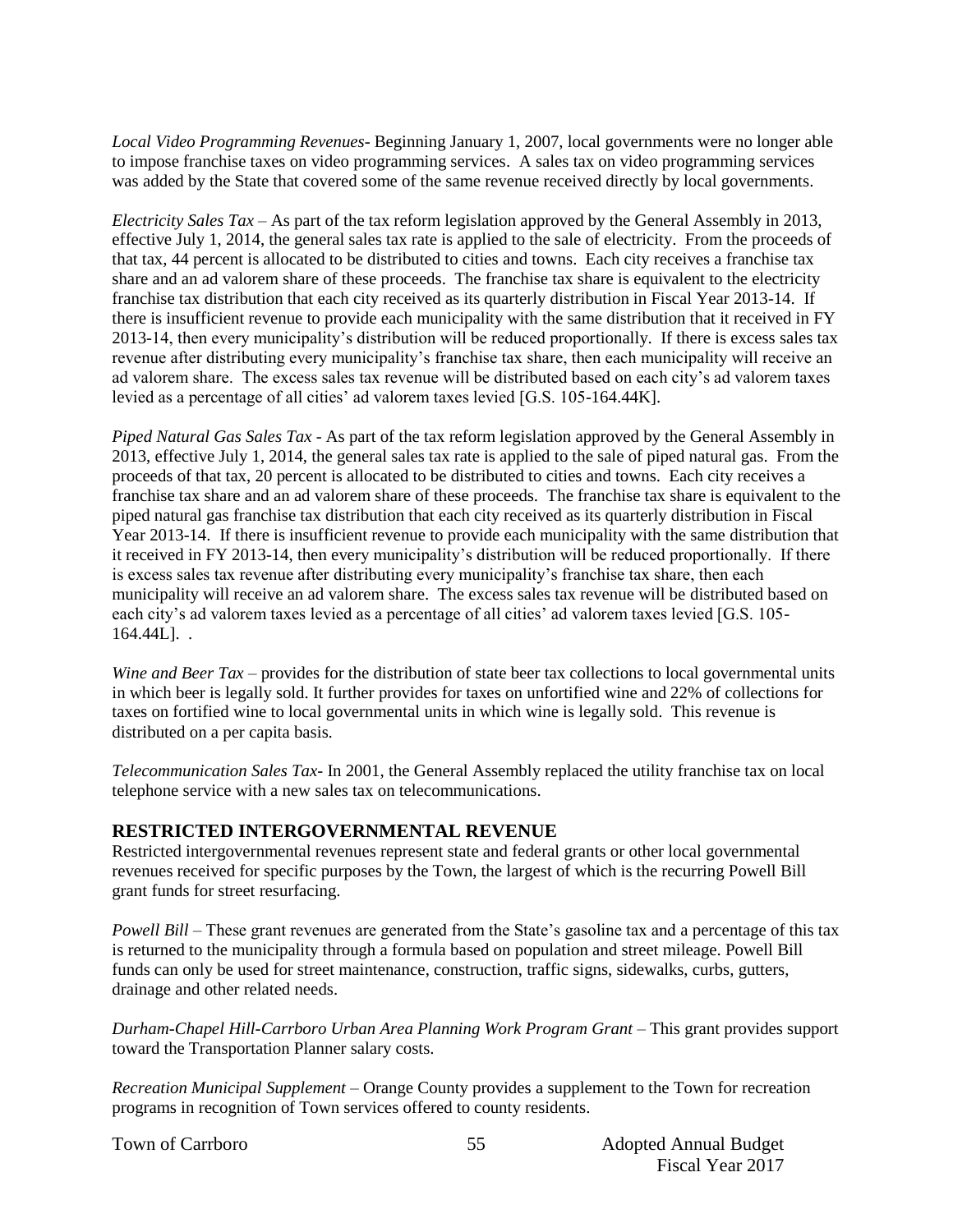*ABC (Alcoholic Beverage Control) Board Grant* – The Police Department applies annually for a grant to assist the ABC Board in managing alcohol violation programs.

#### **FEES AND PERMITS**

The Town charges various types of permits and fees to residences and commercial establishments needing specific services. A large portion of the fees and permits received by the Town relate to development and growth within the Town.

*Fire District Fees* - The Carrboro Fire Department provides fire protection services to the South Orange Fire District located in Orange County and outside of the Town's limits. A three-member fire district board meets annually and approves the tax rate for the fire district based on a formula developed by the County and the Town of Carrboro. Orange County pays the Town for the fire protection services based on the approved fire district tax rate.

*Chapel Hill-Carrboro School District* - It is anticipated that the Chapel Hill Carrboro School District will continue to contract with the Town to provide two School Resource Officers and traffic control management. One office is stationed at McDougle Middle School and one at Carrboro High School.

*Engineering Fees* - Applicants are responsible for paying 80% of fees assessed by the Town's Engineers (Sungate Design Group). Sungate bills the Town and the Town, in turn, sends a bill to the applicant for such fees.

*Development Review Fees* - Applicants wishing to receive a Zoning Permit, Special Use Permit, or Conditional Use Permit must pay the appropriate fee for the Town to review plans for adherence to the Land Use Ordinance before a permit may be issued. The fee is paid one-time even though the plans may be reviewed multiple times before a permit is issued.

*Building Permits* are issued on new and existing buildings when the buildings are renovated or newly constructed for commercial property, single-family dwellings, townhouses, condominiums and duplexes.

*Electric Permits* are issued on new and existing buildings for service changes, premises wiring and commercial up-fits.

*Mechanical Permits* are issued on new installation of residential and commercial buildings and replacement of heating and cooling equipment.

*Plumbing Permits* are issued on new and renovated buildings i.e. water and sewer, irrigation and backflow.

*Dumpster Collection Fees* represent the full cost of pickup and disposal of all refuse the Town collects from all commercial dumpsters in Town.

*Tower Revenue* - The Town owns a cell tower and leases space via a multi-year contract for antennas.

#### **SALES AND SERVICES**

*Recreational Fees and Town Center Fees* represent fees for a variety of recreational services and activities offered to town residents. The Town's Park facilities, such as picnic shelters, ball fields and the multi-purpose areas are also available for rent. The Town also offers for rent meeting rooms and facility space within the Century Center to the public for various functions.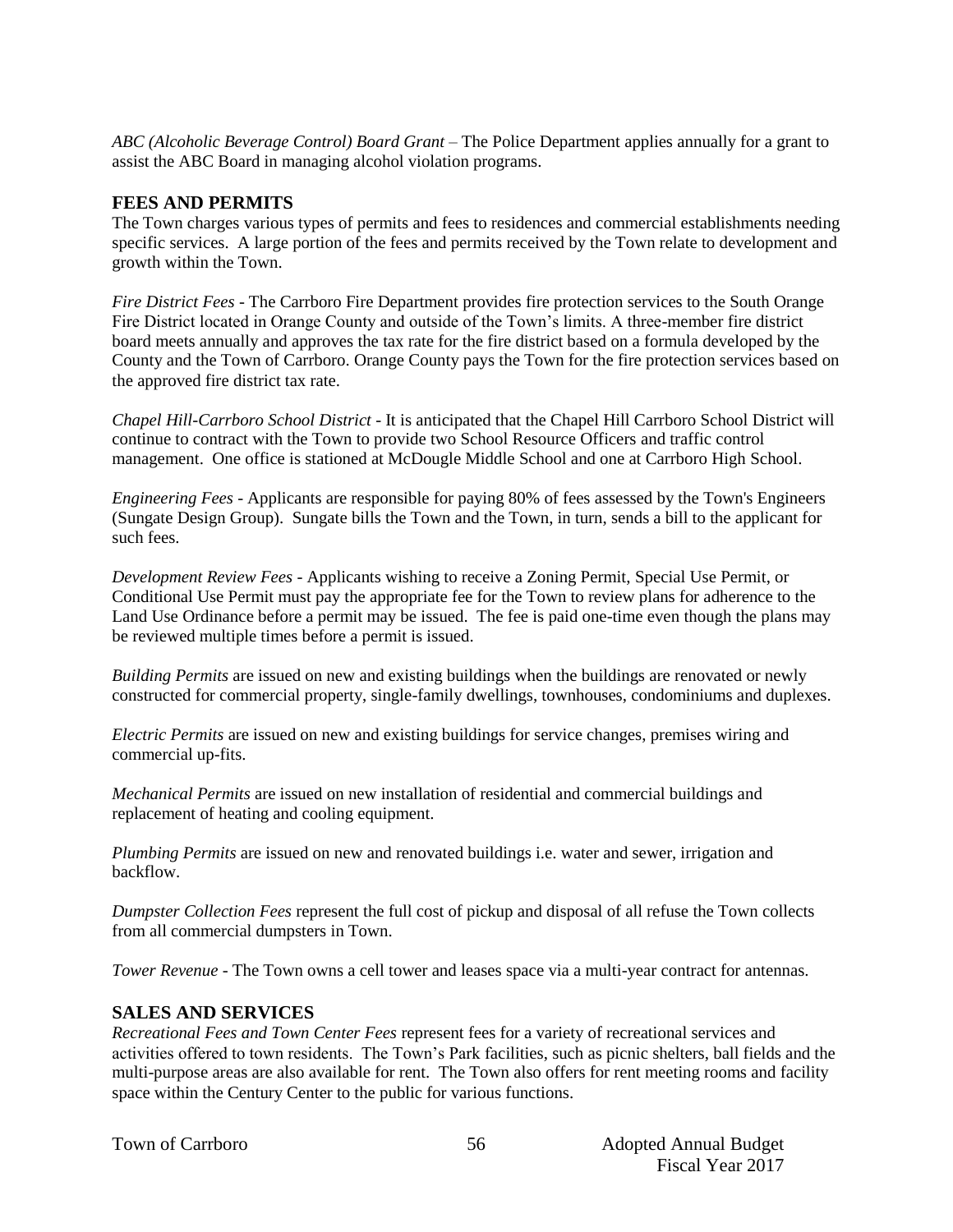### **INVESTMENT EARNINGS**

*Interest Income* - The Town generates interest income by investing idle cash in interest paying checking accounts and money market accounts.

### **OTHER REVENUES**

Representing a very small portion of the overall revenue stream, this revenue is comprised of donations, rent, reimbursements for town services provided to other jurisdictions, fixed asset sales, and other sundry sales.

### **OTHER FINANCING SOURCES**

This category of revenue represents debt proceeds received by the Town or funds that are transferred from another fund into the General Fund. Highlights include:

*Lease-purchase or Bond Proceeds –* This represents the full cost of equipment or other capital purchase that the Town has obtained through installment or bond financing. Following generally accepted accounting practices, the full cost of the financed equipment is budgeted (equipment purchased in that fiscal year) in addition to the lease payment. However, an offsetting entry equal to the full cost value of the equipment is budgeted on the revenue side as lease proceeds. Thus, the true tax impact of the financed equipment is the lease or debt service payment only.

*Transfers from Other Funds –* While the General Fund is the major operating budget for the Town, several other funds exist where the Town may choose to transfer resources from those funds to the General Fund.

#### **Fund Balance Appropriated**

Funds accumulated through the under-expenditure of budgeted appropriations and the receipt of revenues that exceed budgeted projections result in fund balance or reserves. An appropriation of fund balance is sometimes necessary to balance projected revenues with expenditures. The level of appropriation is determined by the differences between estimated expenditures and the expected revenues.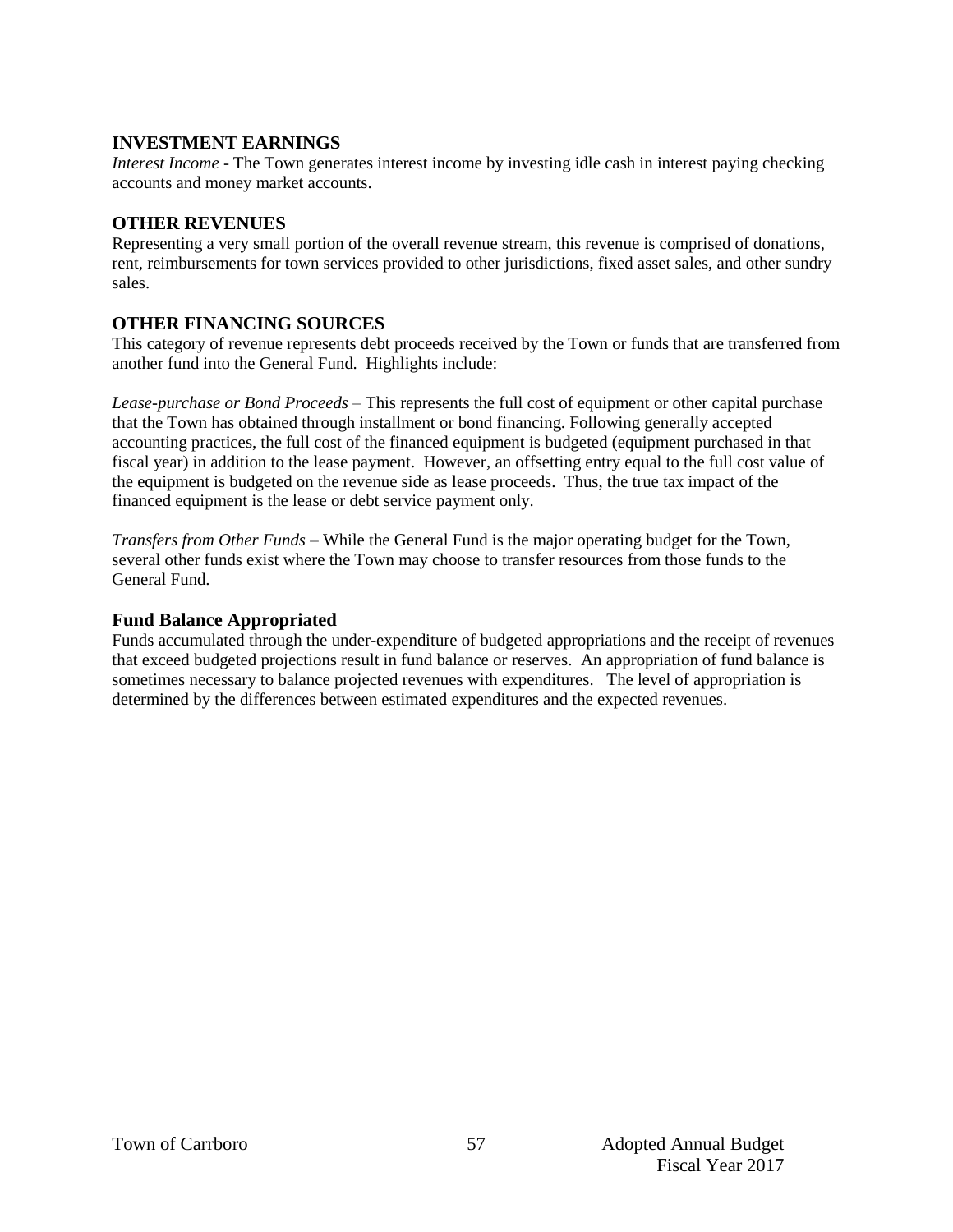

# **General Fund Balance as of June 30**

Fund balance at the end of FY 2014-15 was \$14,625,430, which was an increase of \$860,529 from FY 2013-14.



# **General Fund Balance as a Percentage of Operating Revenues**

Fund balance as a percentage of operating revenues increased 2 .2% from 66.5% in FY 2013-14 to 68.7% for FY 2014-15.